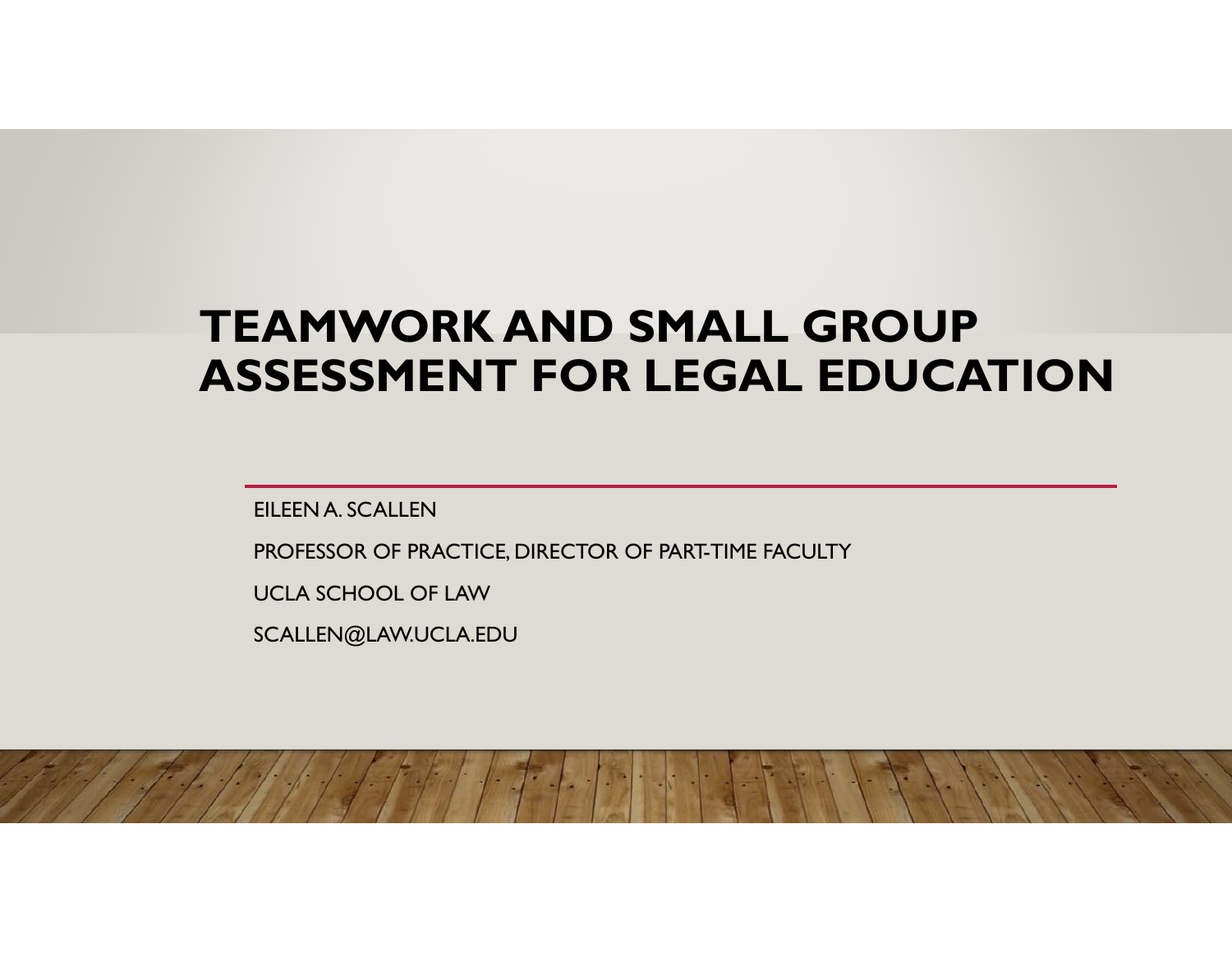#### **WORKSHOP OBJECTIVES**: AFTER THIS PROGRAM YOU SHOULD UNDERSTAND…

- 1. The rationale for incorporating group work into law school courses.
- 2. The essential principles for forming groups.
- 3. The need to help students develop interpersonal skills to work together effectively.
- 4. The elements of one systematic approach to group work.

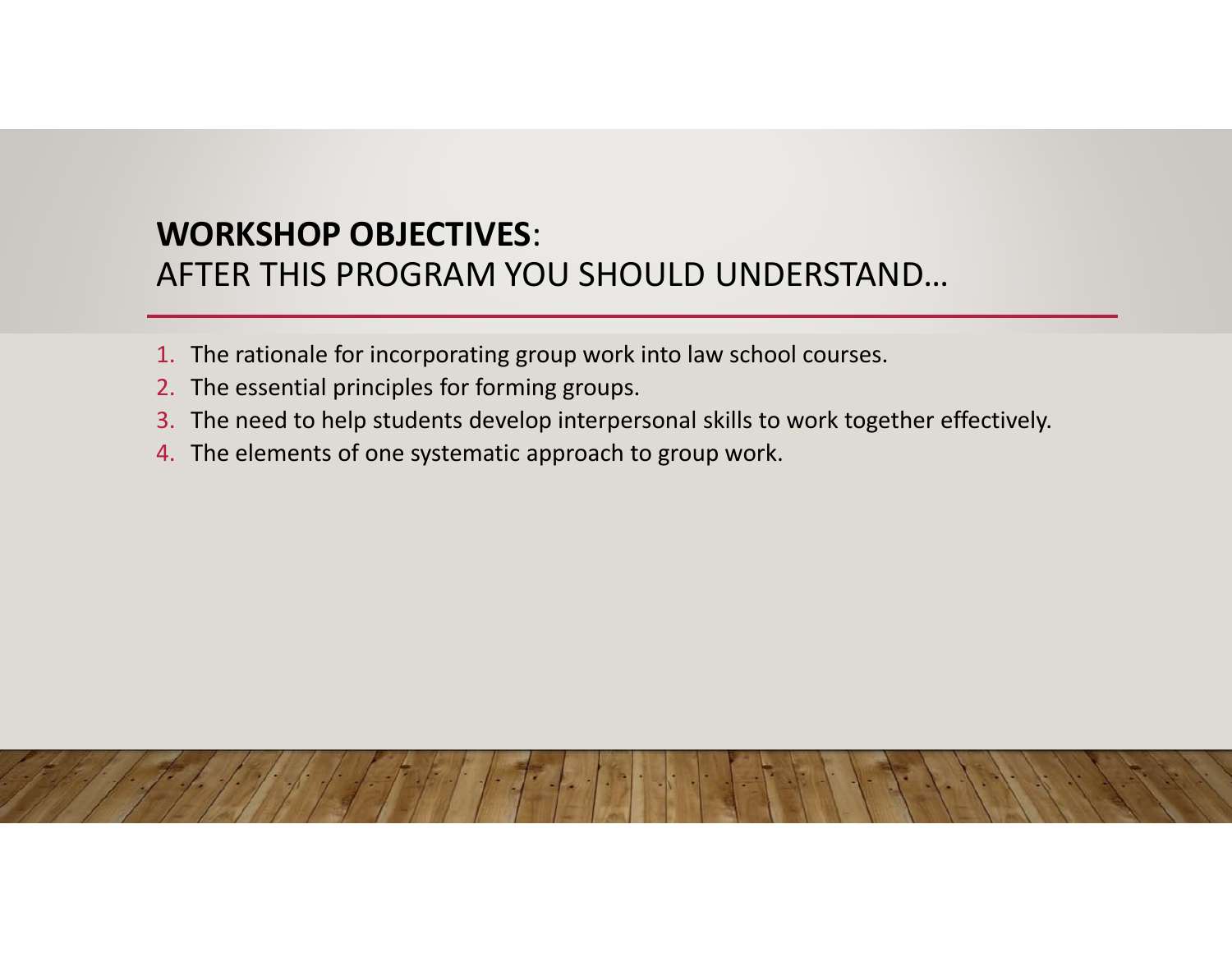# WHY DO GROUP WORK IN LEGAL EDUCATION?

- Necessary, because inevitable in law students' future
- Deeper engagement and learning with material
- Groups tend to outperform individuals in quality of work, especially where groups are diverse in skills and personal characteristics.
- Brings out students who often fade into background.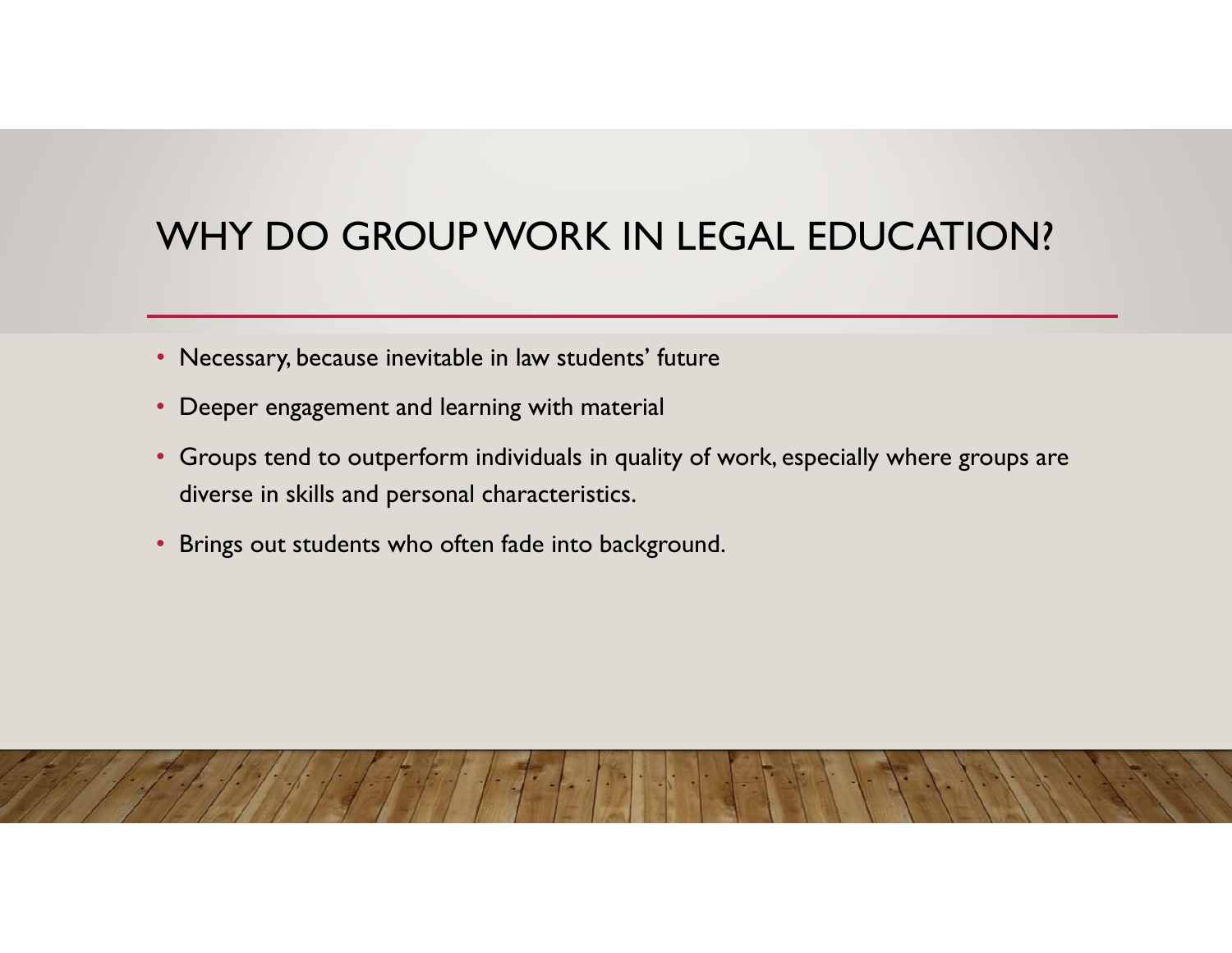#### HOW TO INCORPORATE GROUP WORK

Designing Group Work

Forming Groups

Emphasizing/Teaching Skills for Working Effectively in Groups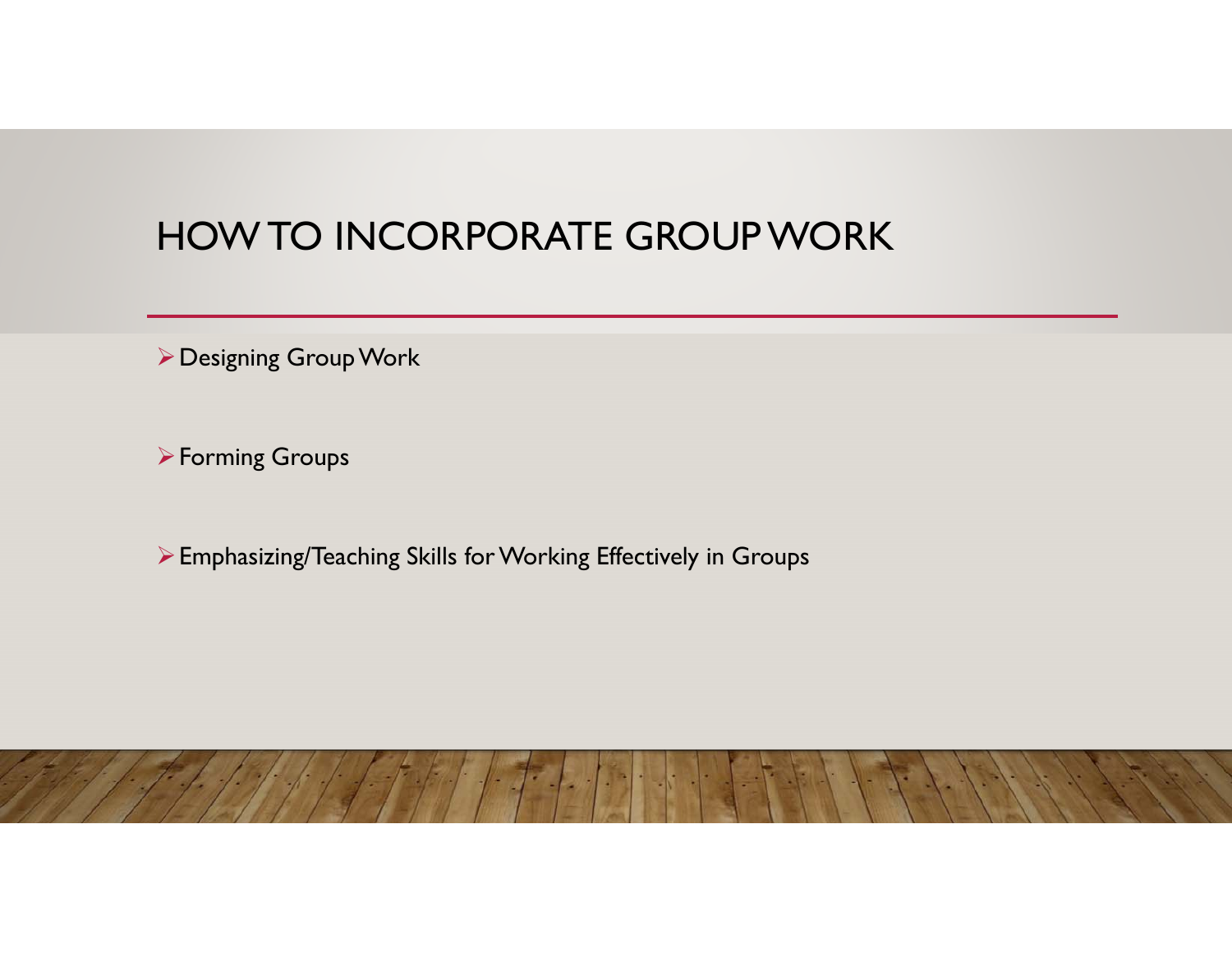## DESIGNING GROUP WORK

- Backward Design—Dean Debra Moss Vollweiler's Presentation on Curriculum Building
	- Concepts
	- Skills
	- Values
- Time considerations
- Calling on and using different perspectives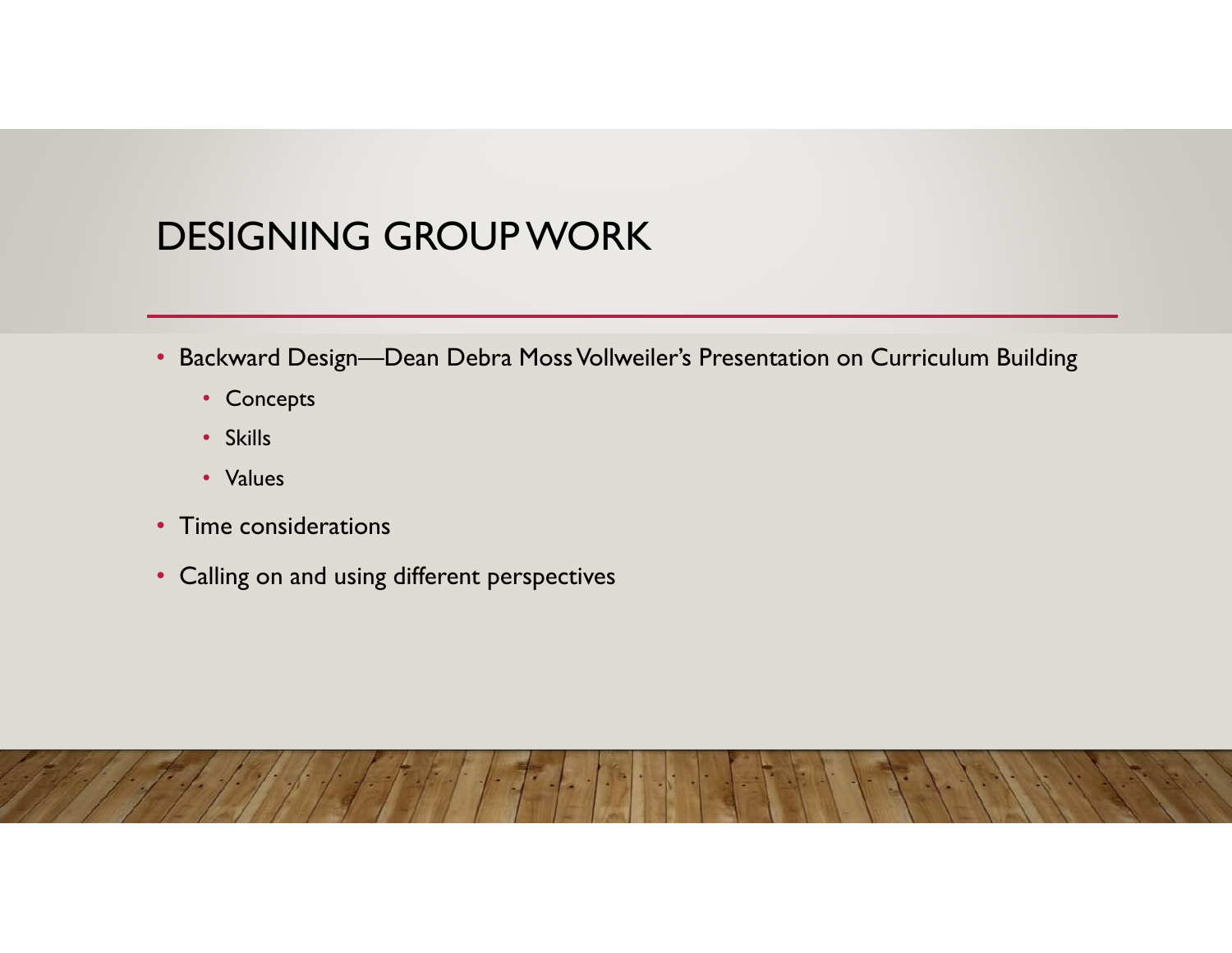#### FORMING GROUPS

- Diversity, diversity, diversity—break up friends, break up "cliques"
- Small—ideal size? In person 5-7 members; fewer online—3-4 members.
- Student Survey
- Online tools for group formation

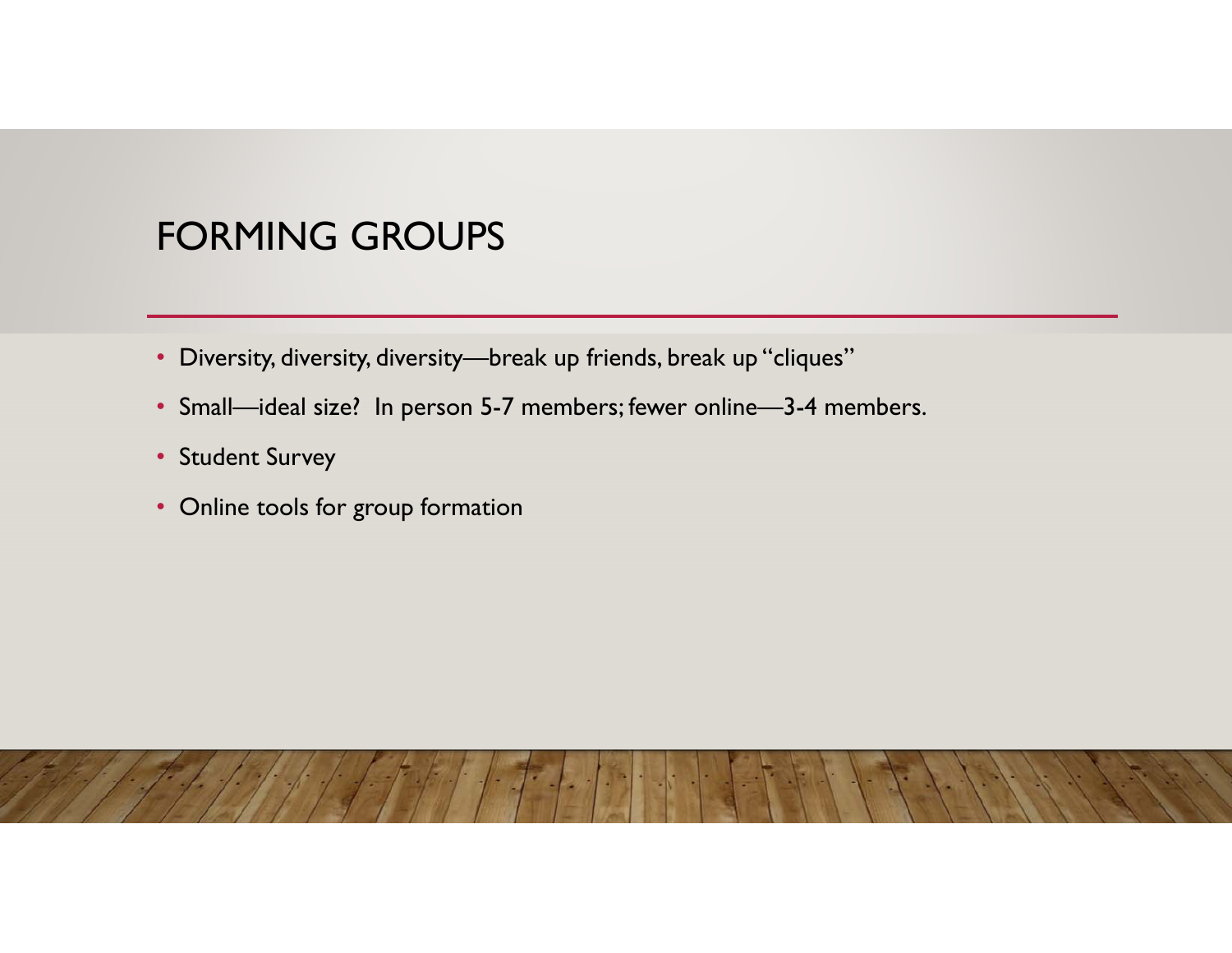#### TEACHING STUDENTS HOW TO WORK WELL WITH OTHERS

- Basics—the importance of names.
- Process/procedure
- Listening
- Giving feedback
- Managing conflict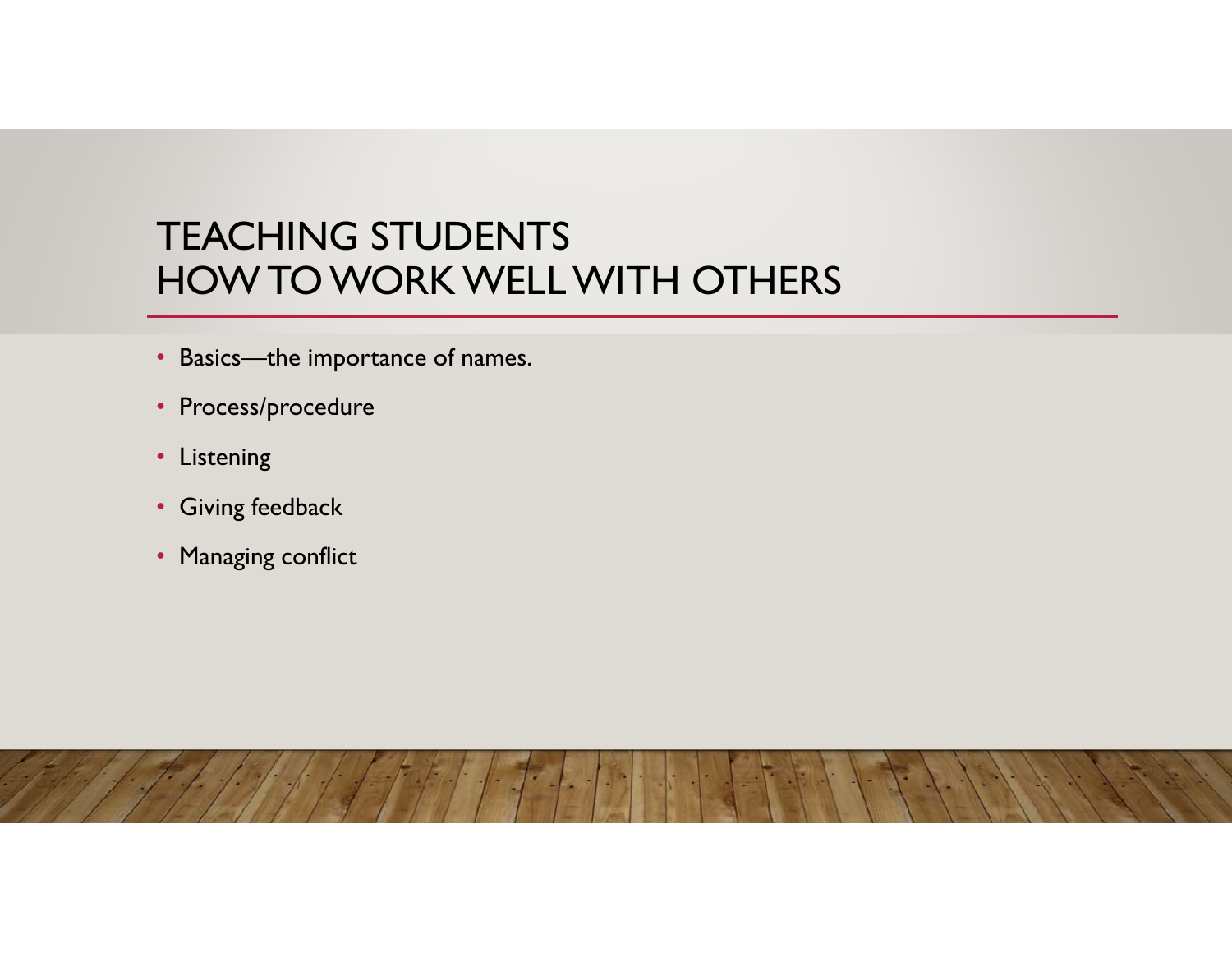## ONE MODEL: TEAM-BASED LEARNING

- Team Based Learning Collaborative—great direction
	- Individual Preparation (outside of class)
	- Individual Readiness Assessment Test (IRAT)
	- Group Readiness Assessment Test (GRAT)
	- Application Problems
	- Appeal Process
	- Peer Evaluation